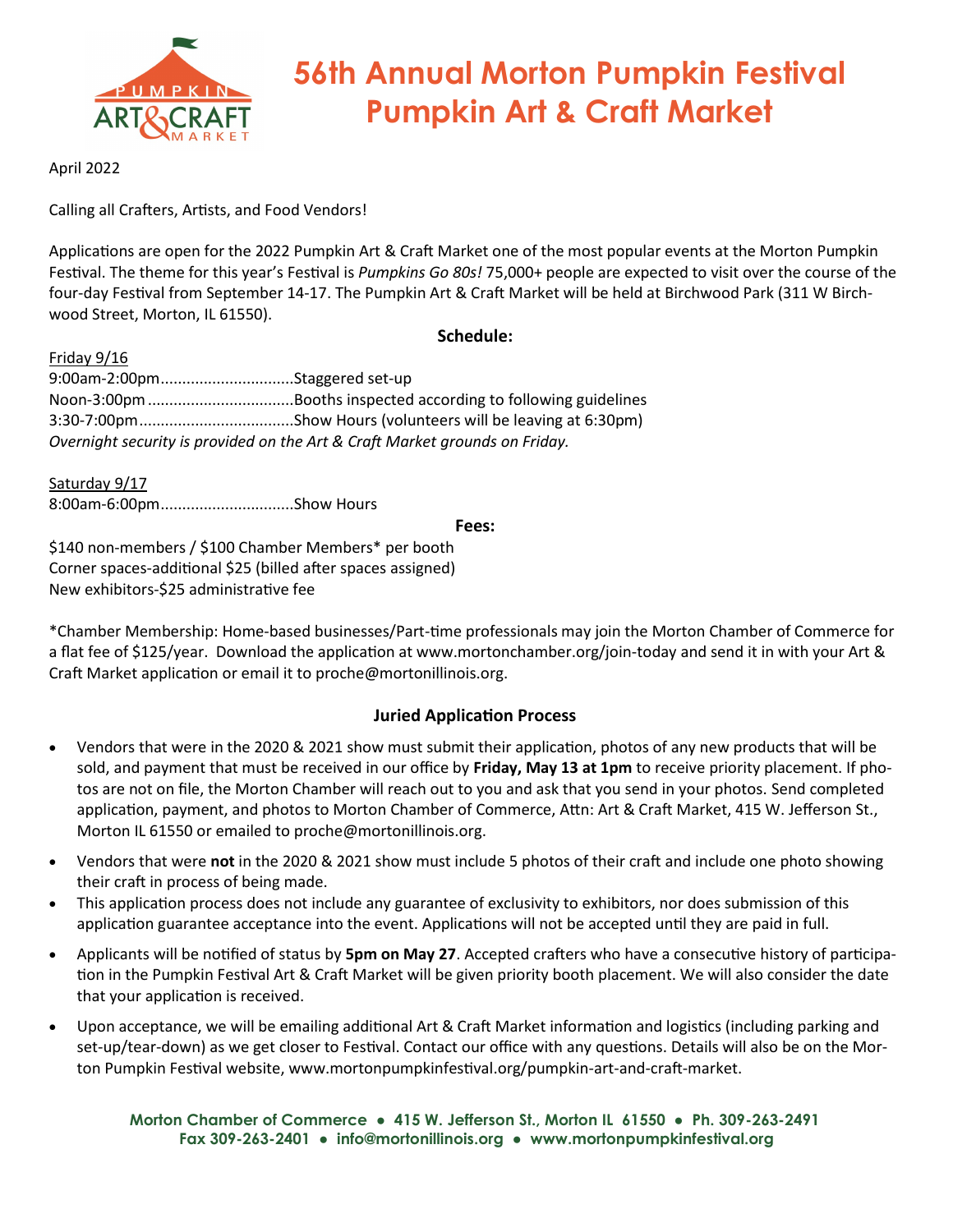

# **56th Annual Morton Pumpkin Festival Pumpkin Art & Craft Market September 16 & 17, 2022**

# **Guidelines**

- All items must be either handmade in the USA by the exhibitor, or the character of the item must be substantially altered/embellished by the exhibitor. Items sold must reflect what is represented on the application and in supplemental photos. (We do not allow flea market or "home party" type merchandise to be resold by a third party). Any items not meeting the above criteria may not be displayed or sold.
- **Food Vendors:** Only prepackaged snack items will be allowed to be sold out of your booth. We reserve the right to reject any food not considered to be a snack item or misrepresented. Please reach out to the Tazewell County Health Department at eh@tchd.net for packaging information or a food permit application.
- Because of the family nature of the Pumpkin Festival, absolutely no alcoholic beverages, smoking, vaping, knives, firearms, or illegal substances will be permitted in booths. No smoking or alcohol on Pumpkin Festival grounds.
- All displays must remain entirely within the space provided. Aisle space must not be infringed upon. Storage must be covered and out of sight.
- The Morton Chamber of Commerce reserves the right to sell all items with the Pumpkin Festival logo. No vendor shall display any item with the Morton Pumpkin Festival logo or the words, "Morton Pumpkin Festival" UNLESS they have purchased the rights to the Retailers' Logo available through the Morton Chamber of Commerce.
- We reserve the right to reject any work considered to be of inferior quality, misrepresented or undesirable and to shut down your booth if you do not meet our requirements.
- Vendors may not share booth space with other vendors.
- We recommend that you bring "helping hands" to help work your booth. In situations where that is not an option, vendors planning to be alone at their booth should notify the chairmen as soon as they arrive.
- Any exhibitor unwilling to comply with the guidelines will be asked to leave the Art & Craft Market without a refund and forfeit participation in future events.
- Crafter parking is located at the Morton Park District Indoor Recreation Facility. We will have a shuttle available.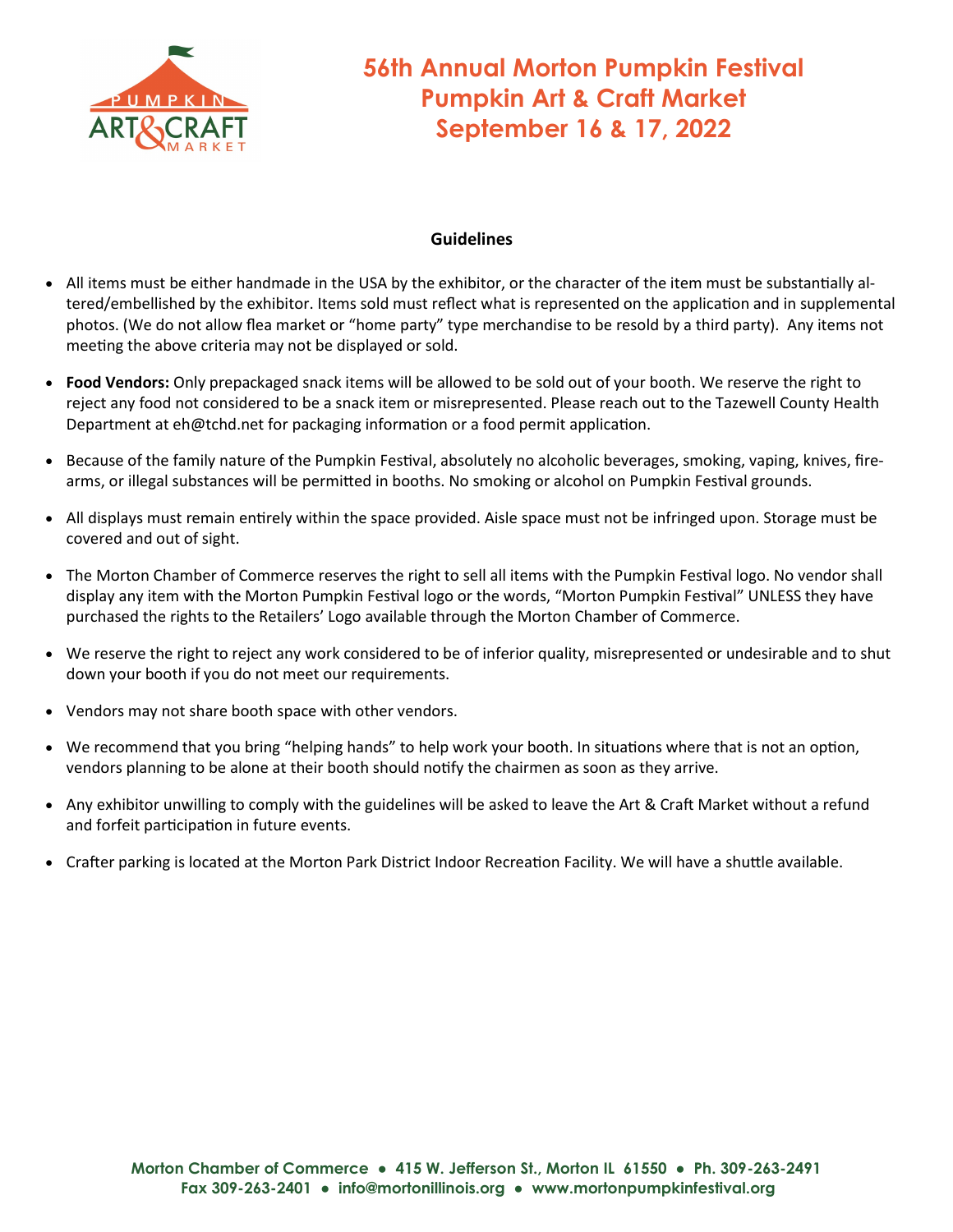

# **56th Annual Morton Pumpkin Festival Pumpkin Art & Craft Market September 16 & 17, 2022**

## **Spaces**

- All spaces are 11' x 11' and are on asphalt.
- Tents may be no larger than 10' x 10' and must be set at the front of the space, creating a 1' space at the back of the booth. This additional space is to be used for storage and personal items, not additional retail space.
- Vendors furnish own tables, chairs, tents, display materials, dollies, as well as protection from weather. The Morton Pumpkin Festival will not have any of these available for vendor use.
- No electricity is available and generators are not permitted.

# **Refunds, Cancellation, and Notifications**

- Refunds will be made to those not selected for participation or applications received after all spots are filled.
- Cancellation policy: please notify the Morton Chamber of Commerce as soon as possible. Refunds (excluding a \$25 cancellation fee) will be made before August 1, 2022. You may not sell your space or share it with a non-registered exhibitor. Refunds after August 1 will be made if the vacated space can be filled with a wait-list crafter.
- Sales Tax: The Morton tax rate is 7% and is the responsibility of the exhibitor. All vendors are required by law to pay sales tax to the State of Illinois. We will provide a Special Event Tax Payment Coupon to those not having an Illinois Sales Tax ID number.
- Change and Petty Cash: Vendors are expected to bring their own change for their booths. The Morton Pumpkin Festival will not provide change.
- Publicity: The Morton Pumpkin Festival will be advertised in local and regional newspapers, posters, booklets, radio, television, website, and social media.
- Vendors must have their booth open and ready to sell during the stated show hours. Vendors that need to leave early must be approved on a case by case basis by the Art & Craft Market chairmen and will be at the chairmen's discretion. Booths left unaccompanied by the crafters during the state show hours are the responsibility of their vendor.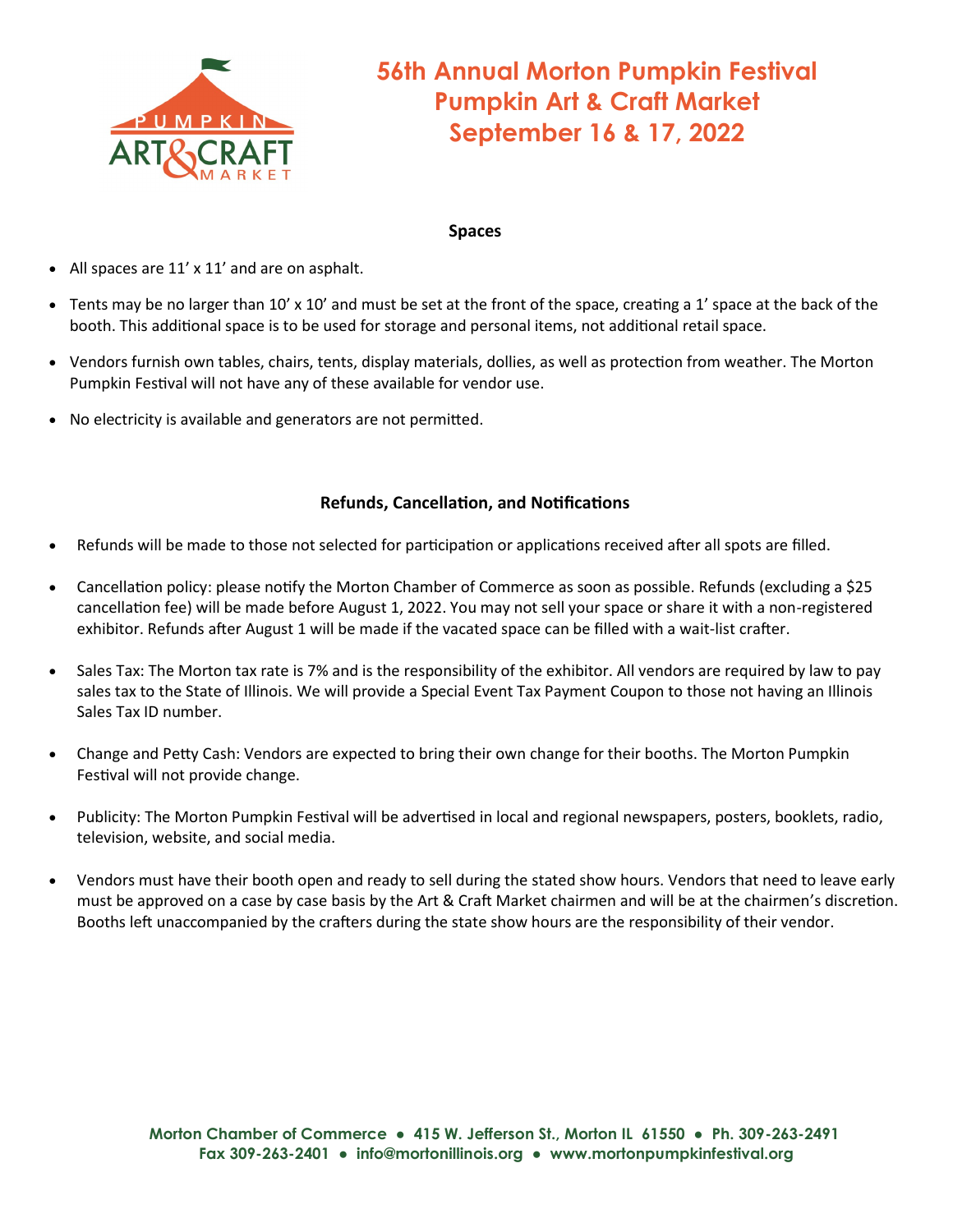

# **56th Annual Morton Pumpkin Festival Pumpkin Art & Craft Market Application**

| <b>Business:</b><br>(How you want to be listed in the Pumpkin Festival Guidebook)                                                                                                                                                                                                                                                                                                                                                                                                                                                                            |                                                                                                                                                                                                                                                                                                                                                                                                                                                                                                                                                                                                                                                                                                                                                | _Category:_______________________<br>(Categories are in bold print on attached list) |                                                                       |  |
|--------------------------------------------------------------------------------------------------------------------------------------------------------------------------------------------------------------------------------------------------------------------------------------------------------------------------------------------------------------------------------------------------------------------------------------------------------------------------------------------------------------------------------------------------------------|------------------------------------------------------------------------------------------------------------------------------------------------------------------------------------------------------------------------------------------------------------------------------------------------------------------------------------------------------------------------------------------------------------------------------------------------------------------------------------------------------------------------------------------------------------------------------------------------------------------------------------------------------------------------------------------------------------------------------------------------|--------------------------------------------------------------------------------------|-----------------------------------------------------------------------|--|
|                                                                                                                                                                                                                                                                                                                                                                                                                                                                                                                                                              |                                                                                                                                                                                                                                                                                                                                                                                                                                                                                                                                                                                                                                                                                                                                                |                                                                                      |                                                                       |  |
|                                                                                                                                                                                                                                                                                                                                                                                                                                                                                                                                                              |                                                                                                                                                                                                                                                                                                                                                                                                                                                                                                                                                                                                                                                                                                                                                |                                                                                      |                                                                       |  |
|                                                                                                                                                                                                                                                                                                                                                                                                                                                                                                                                                              |                                                                                                                                                                                                                                                                                                                                                                                                                                                                                                                                                                                                                                                                                                                                                |                                                                                      |                                                                       |  |
|                                                                                                                                                                                                                                                                                                                                                                                                                                                                                                                                                              |                                                                                                                                                                                                                                                                                                                                                                                                                                                                                                                                                                                                                                                                                                                                                |                                                                                      |                                                                       |  |
| I participated in the 2020 show. Yes _____ No _____ I participated in the 2021 show. Yes _____ No ____<br>have been a vendor at the Morton Pumpkin Festival Art & Craft Market for consecutive years.<br>List all items you plan to sell. All pieces must adhere to the guidelines. (Use back if needed)<br>Note: New vendors must send in 5 photos showcasing their items and include at least one showing the items being made by you.<br>Emails will not be accepted. Pictures may be photocopies. Photos will not be returned, but will be kept on file. |                                                                                                                                                                                                                                                                                                                                                                                                                                                                                                                                                                                                                                                                                                                                                |                                                                                      |                                                                       |  |
| <b>Fees</b>                                                                                                                                                                                                                                                                                                                                                                                                                                                                                                                                                  |                                                                                                                                                                                                                                                                                                                                                                                                                                                                                                                                                                                                                                                                                                                                                |                                                                                      |                                                                       |  |
| Non-Member $$140 x$ ____space(s) $$$ ________                                                                                                                                                                                                                                                                                                                                                                                                                                                                                                                |                                                                                                                                                                                                                                                                                                                                                                                                                                                                                                                                                                                                                                                                                                                                                |                                                                                      | The undersigned exhibitor/food vendor agrees to abide by the enclosed |  |
| Member $$100 x$ _____space(s) $$$ _______<br>(Chamber membership application must be included if joining)                                                                                                                                                                                                                                                                                                                                                                                                                                                    | guidelines and requirements and release the Morton Chamber of Commerce<br>and the Village of Morton from any liability of any kind to any work art,<br>craft, or food exhibited at the Morton Pumpkin Festival Art & Craft Market,<br>and agrees to indemnify and hold harmless the Morton Chamber of Com-<br>merce and the Village of Morton and its officers, directors, and agents from<br>and against all claims, damages, losses, and expenses caused in whole or in<br>part, by, or arising out of the activities of the undersigned participating in the<br>Morton Pumpkin Festival Art & Craft Market. Further, it is hereby agreed<br>that those selling food items agree to properly refrigerate and hold all perish-<br>able items. |                                                                                      |                                                                       |  |
| Optional:                                                                                                                                                                                                                                                                                                                                                                                                                                                                                                                                                    |                                                                                                                                                                                                                                                                                                                                                                                                                                                                                                                                                                                                                                                                                                                                                |                                                                                      |                                                                       |  |
|                                                                                                                                                                                                                                                                                                                                                                                                                                                                                                                                                              |                                                                                                                                                                                                                                                                                                                                                                                                                                                                                                                                                                                                                                                                                                                                                |                                                                                      | Date:                                                                 |  |
|                                                                                                                                                                                                                                                                                                                                                                                                                                                                                                                                                              |                                                                                                                                                                                                                                                                                                                                                                                                                                                                                                                                                                                                                                                                                                                                                |                                                                                      |                                                                       |  |
| <b>Payment Information</b>                                                                                                                                                                                                                                                                                                                                                                                                                                                                                                                                   |                                                                                                                                                                                                                                                                                                                                                                                                                                                                                                                                                                                                                                                                                                                                                | Check the oval if<br>you would like                                                  | <b>Office Use Only</b>                                                |  |
| Check # _____________ enclosed. (Make checks payable to: Morton Chamber                                                                                                                                                                                                                                                                                                                                                                                                                                                                                      |                                                                                                                                                                                                                                                                                                                                                                                                                                                                                                                                                                                                                                                                                                                                                | your credit card billed                                                              | Received: Necessary Management of the Received Section 1              |  |

*of Commerce, 415 W. Jefferson St., Morton IL 61550)*

Credit Card: \_\_\_\_ Master Card \_\_\_\_ Visa \_\_\_\_Discover

Signature:

Number: \_\_\_\_\_\_\_\_\_\_\_\_\_\_\_\_\_\_\_\_\_\_\_\_\_\_\_\_\_\_\_\_\_\_\_\_\_\_\_\_\_\_\_\_\_\_\_\_\_\_\_\_\_\_\_\_ Exp: \_\_\_\_\_\_\_\_\_\_\_\_

upon assignment of a space.

| : Received:                     |  |
|---------------------------------|--|
| $:$ Photos: $\_\_\_\_\_\_\_\_\$ |  |
| Payment:                        |  |
| : Space:__                      |  |
|                                 |  |